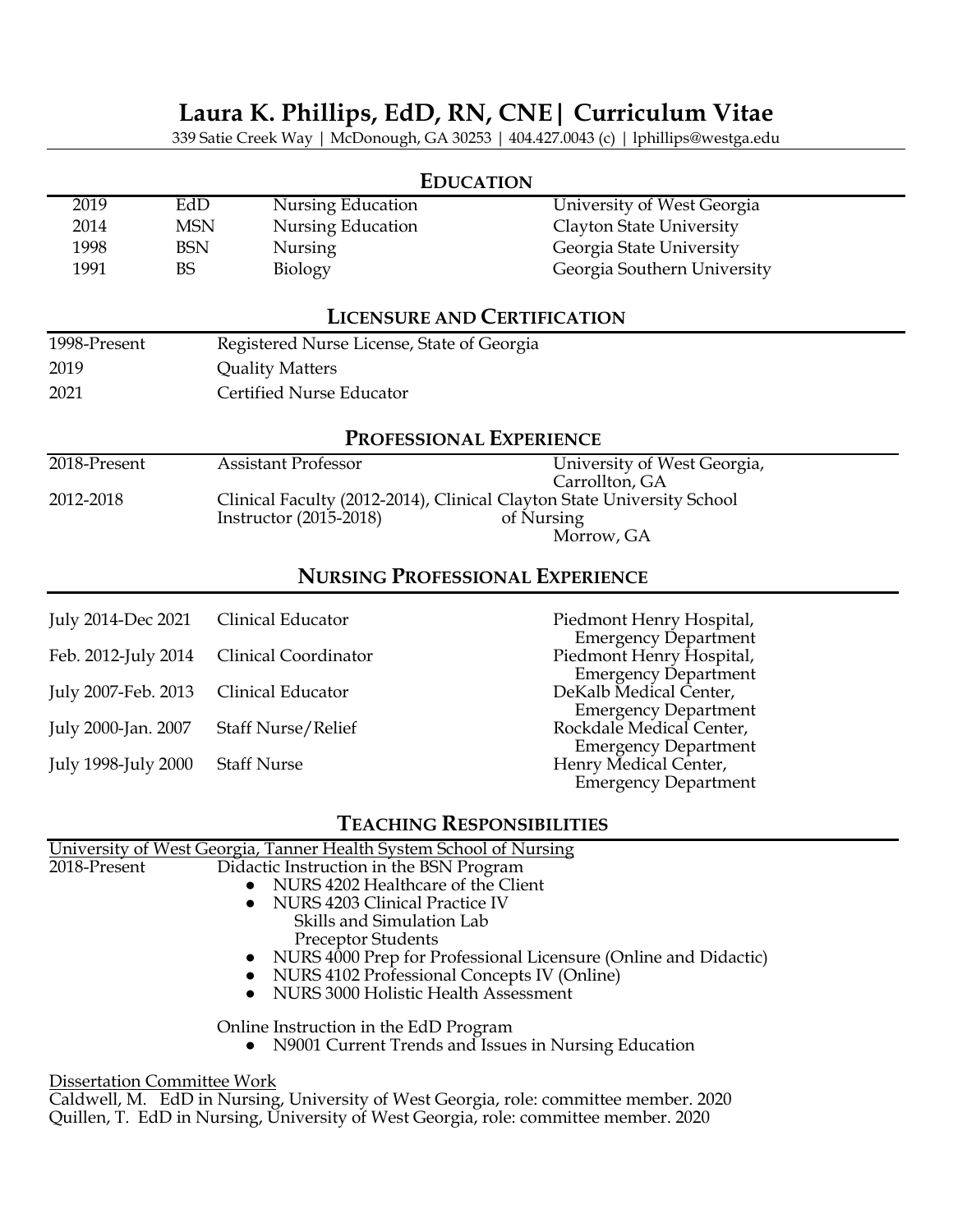Clayton State University

Online and Didactic Instruction in BSN program

- NURS 4201 Developmental Transitions II (Care of the Pediatric Patient)
- NURS 4100 Nursing Research
- NURS 3110 Interactive Communication (Online)
- HLTH 3341 Cultural Diversity (Online)
- HLTH 3301 Pathophysiology for Nurses (Online)
- HLTH 3201 Pathophysiology

#### **PUBLICATIONS**

#### **Referred Journals**

**Phillips, L. K.** (2020). Succession planning in nursing education: A qualitative descriptive study. *Nursing Outlook.* doi.org/10.1016/j.outlook.2020.08.004

**Phillips, L. K.** (2020). Concept analysis: Presence. *I-manager's Journal on Nursing, 10(3).* 

**Phillips, L. K.** (2020). Concept analysis: Succession planning. *Nursing Forum*, 1-7. https: doi.org/10.1111/nuf.12490

**Phillips, L. K.** (2019). Succession planning in nursing academia: A scoping review. *International Journal of Nursing Education Scholarship, 16*(1).<https://doi.org/10.1515/ijnes-2019-0070>

#### **GRANTS AND FUNDING**

**Phillips, L.** (2014). STTI Xi Rho Chapter: MSN Research Grant. (\$500).

#### **PRESENTATIONS**

#### **Refereed: National, Regional or State**

- **Phillips, L.** (2020). *I Don't Want Your Job! A Qualitative Descriptive Study of Succession Planning in Nursing Education.* National Education Research Conference (NERC). Washington, D.C. (Podium presentation) (Conference canceled)
- **Phillips, L.** (2019). *Succession Planning in Nursing Education: A Scoping Review.* Georgia Association for Nursing Education (GANE). Pine Mountain, GA. (Podium presentation)

**Phillips, L.** (2017). *Efficacy of Using a Pre-Simulation Exercise to Improve Student Learners' Level of Knowledge, Skills, and Confidence.* Georgia Association of Nurse Educators Conference. Jekyll Island, GA. (Poster presentation)

- Capponi, N., & **Phillips, L.** (2016). *Effects of Unconscious Bias on Teaching Cultural Competence.* Georgia Association of Nurse Educators Conference. Jekyll Island, GA. (Podium presentation)
- **Phillips, L.** (2015). *Barriers to Sepsis Protocol Implementation: ED Nurses' Perspectives.* Emergency Nurses Association (ENA) Annual Conference. Orlando, FL. (Poster presentation)

#### **HONORS AND AWARDS**

| 2021      | Daisy Award Nominee, University of West Georgia |
|-----------|-------------------------------------------------|
| 2020      | Daisy Award Nominee, University of West Georgia |
| 2019      | Daisy Award Nominee, University of West Georgia |
| 2016-2018 | Jonas Nurse Leader Scholar                      |
|           |                                                 |

#### 2017 March of Dimes Nurse of the Year Nominee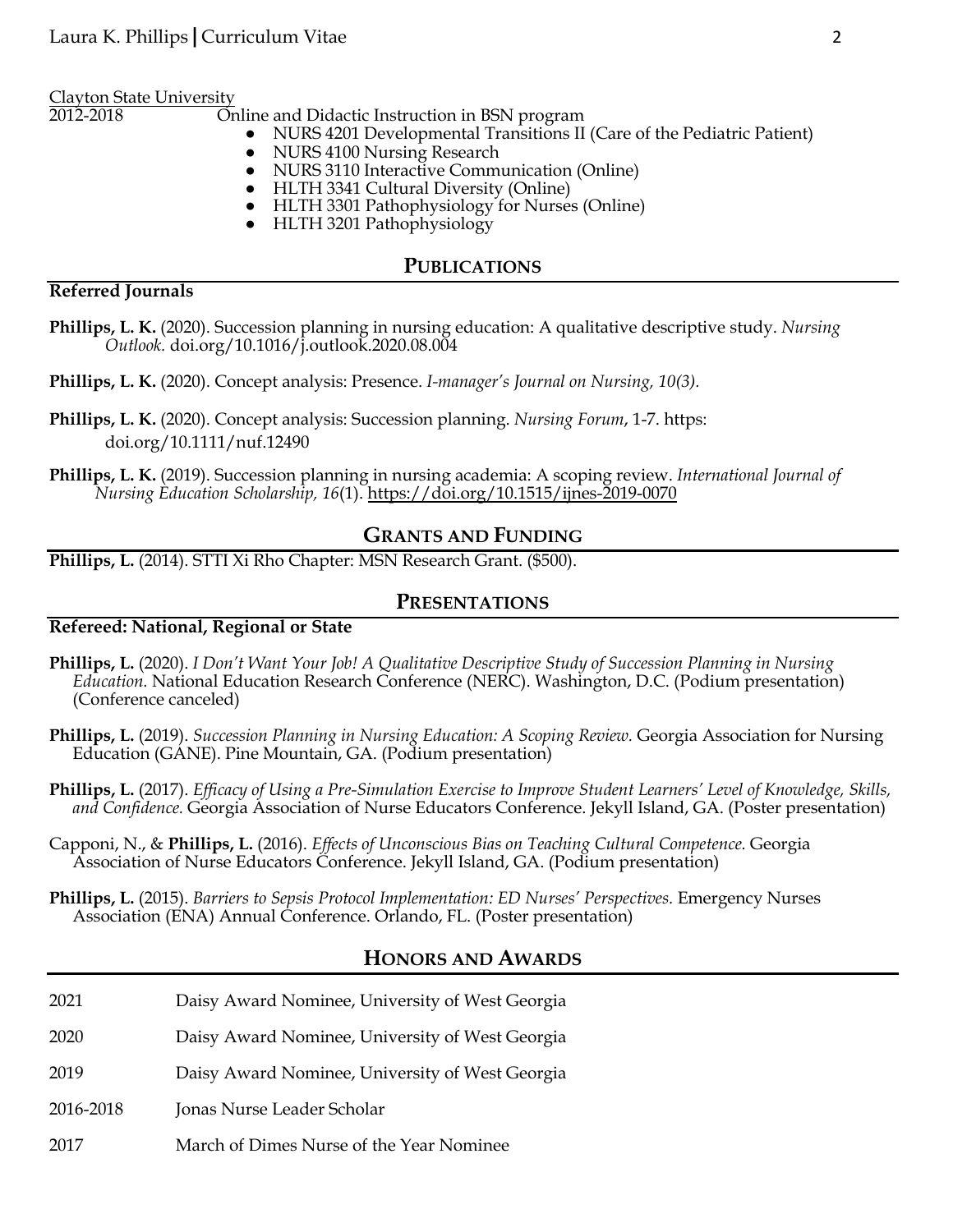## **PROFESSIONAL AFFILIATIONS**

- 2007-Present Emergency Nurses Association
- 2012-Present Georgia Association for Nursing Education (GANE)

1998-Present Sigma Theta Tau, International

## **INSTITUTIONAL SERVICE**

|           | University of West Georgia                                |
|-----------|-----------------------------------------------------------|
|           | 2019-Present Teaching, Learning, and Assessment Committee |
| 2019-2021 | Presidential Committee of Accessibility                   |

|           | Tanner Health System School of Nursing, UWG       |
|-----------|---------------------------------------------------|
|           | 2020-Present Caring for Faculty Committee (Chair) |
|           | 2020-Present Mentoring Program (Chair)            |
| 2020-2021 | Horizontal 4 Student Success Committee (Chair)    |
| 2018-2020 | <b>Evaluation Committee</b>                       |

## **PROFESSIONAL AND COMMUNITY SERVICE**

| Sigma Theta Tau International Pi Nu Chapter<br>President                                                                                                                            |              | $2021 -$         |  |
|-------------------------------------------------------------------------------------------------------------------------------------------------------------------------------------|--------------|------------------|--|
| <b>Manuscript Reviewer</b><br>• Journal of Emergency Nursing<br>• Journal of Profession Nursing                                                                                     | 2020-Present | 2019-Present     |  |
| <b>Emergency Nurses Association</b><br>Trauma Core Nursing Course (TNCC) Instructor, Course Coordinator<br>Emergency Pediatric Nursing Course (ENPC) Instructor, Course Coordinator |              | 2000-Present     |  |
| <b>American Heart Association</b><br>Advanced Cardiac Life Support (ACLS) Instructor<br>Pediatric Advanced Life Support (PALS) Instructor                                           |              | 2005-Present     |  |
| PROFESSIONAL GROWTH AND DEVELOPMENT                                                                                                                                                 |              |                  |  |
| Sigma International 46th Biennial Convention<br>Indianapolis, Indiana                                                                                                               |              | November 2021    |  |
| <b>NCSBN Promotion of Regulatory Excellence</b><br>Virtual NCLEX Conference                                                                                                         |              | September 2021   |  |
| Georgia Association for Nursing Educators, Virtual Conference                                                                                                                       |              | February 2021    |  |
| Grounded Theory Institute, Indiana University School of Nursing<br>Center for Professional Development and Lifelong Learning                                                        | January 2021 |                  |  |
| NurseThink for Nurse Educators: Next Gen Learning Fundamentals,<br>NCLEX, and Beyond. Lake Buena Vista, FL                                                                          |              | February 2020    |  |
| Quality Matters: Peer Review Course. Online certification course                                                                                                                    |              | December 2019    |  |
| Quality Matters: Apply QMR. Online certification course                                                                                                                             |              | August 2019      |  |
| Quality Matters: IYOC. Online certification course                                                                                                                                  |              | <b>July 2019</b> |  |